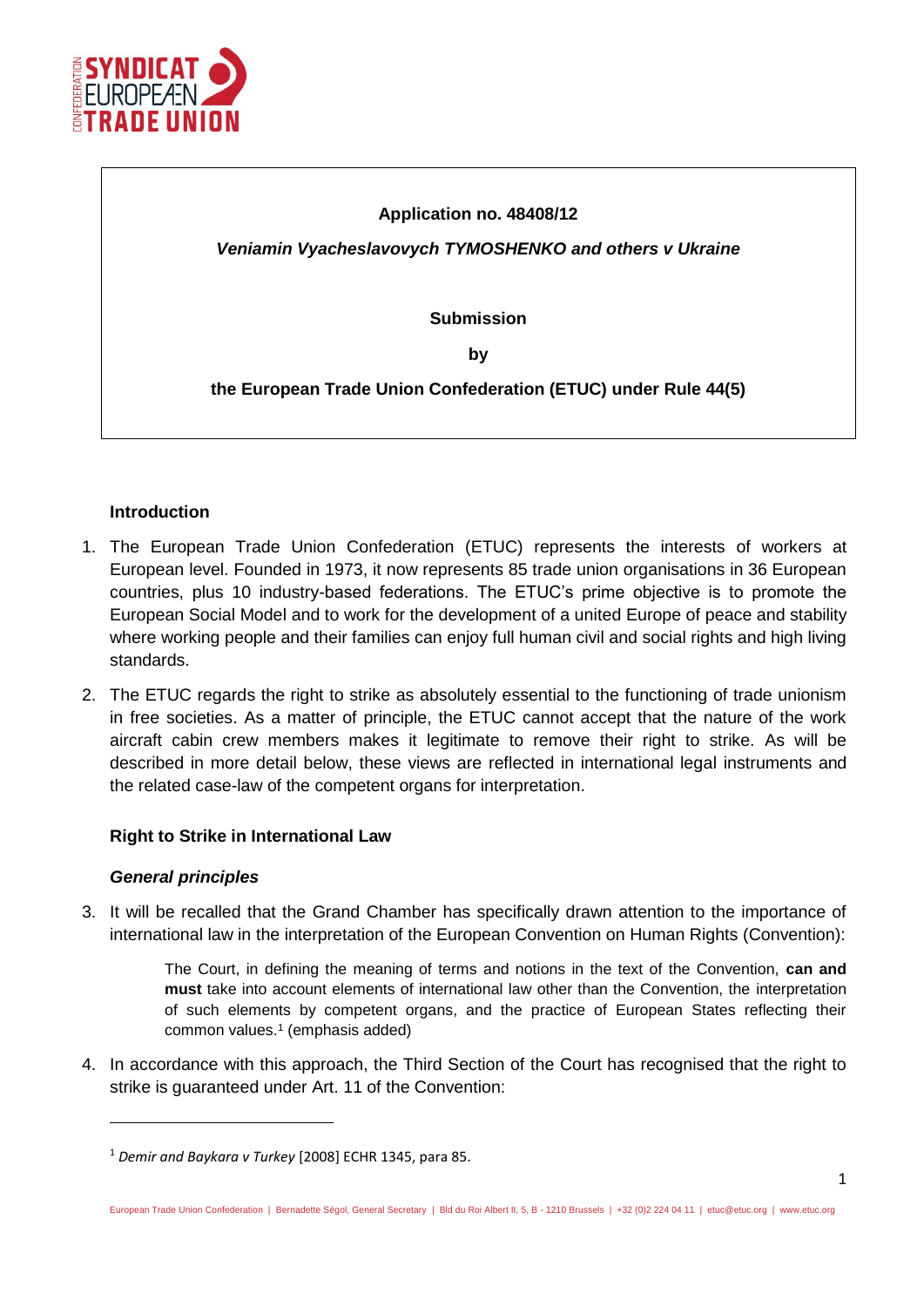The Court also observed that the right to strike is recognised by the International Labour Organisation's (ILO) supervisory bodies as an indissociable corollary of the right of trade union association that is protected by ILO Convention C87 on trade union freedom and the protection of trade union rights (for the Court's consideration of elements of international law other than the Convention, see *Demir et Baykara*, cited above). It recalled that the European Social Charter also recognised the right to strike as a means of ensuring the effective exercise of the right to collective bargaining.<sup>2</sup>

5. As developed by the ILO supervisory bodies, the right to strike is widely applied. A valuable synthesis of the jurisprudence of the supervisory bodies is to be found in an important study by *Gernigon, Odero and Guido*. Consistently with the views expressed in the previous paragraph, the authors report that the ILO Committee of Experts on the Application of Conventions and Recommendations (CEACR) has concluded that

> <span id="page-1-0"></span>organisations responsible for defending workers' socio-economic and occupational interests should, in principle, be able to use strike action to support their position in the search for solutions posed by major social and economic policy trends which have a direct impact on their members and on workers in general, in particular as regards employment, social protection and the standard of living.<sup>3</sup>

6. This reflects the wide–ranging recognition of the right to strike, now also clearly set out in the 'Relevant International Law and Practice' section of the 'Statement of Facts'.<sup>4</sup>

## *Right to strike and its restrictions in relation to essential services*

7. In general terms the right to strike is not guaranteed without certain restrictions. The right to strike may be limited in 'essential services' which are defined by the ILO supervisory bodies as quoted in the 'Statement of Facts':

> the interruption of which would endanger the life, personal safety or health of the whole or part of the population

The life and health of the population should not be affected by a strike. This concept of 'essential services' is most relevant for a limited approach in justifying certain restrictions to the right to strike.

8. It should be recalled that, even if strikes might legally be prohibited, the workers in question 'should be afforded appropriate guarantees to compensate for this restriction'.<sup>5</sup> This submission,

1

<sup>2</sup> *Enerji Yapi-Yol v Turkey*, Application No 68959/01, 21 April 2009, para. 24, see also paras. 31 and 32.

<sup>3</sup> B Gernigon, A Odero, and H Guido, 'ILO Principles concerning the Right to Strike' (1998) 137 *International Labour Review* 441, pp 446 – 7.

<sup>&</sup>lt;sup>4</sup> This draws attention to the protection of the right to strike as provided by the ICESCR, the ILO standards, the Revised European Social Charter, two documents of the Parliamentary Assembly of the Council of Europe (PACE) and the "Protocol of San Salvador". However, besides the further additions in the text, the references to European Union instruments are also missing: Article 28 of the EU Charter of Fundamental Rights (as referred to in the *Demir and Baykara* judgment, note [1,](#page-0-0) para. 50) as well as the Community Charter of the Fundamental Social Rights of Workers (Point 13(1)) also provide for the right to strike: The right to resort to collective action in the event of a conflict of interests shall include the right to strike, subject to the obligations arising under national regulations and collective agreements.).

<sup>5</sup> Ibid, not[e 3,](#page-1-0) p 453.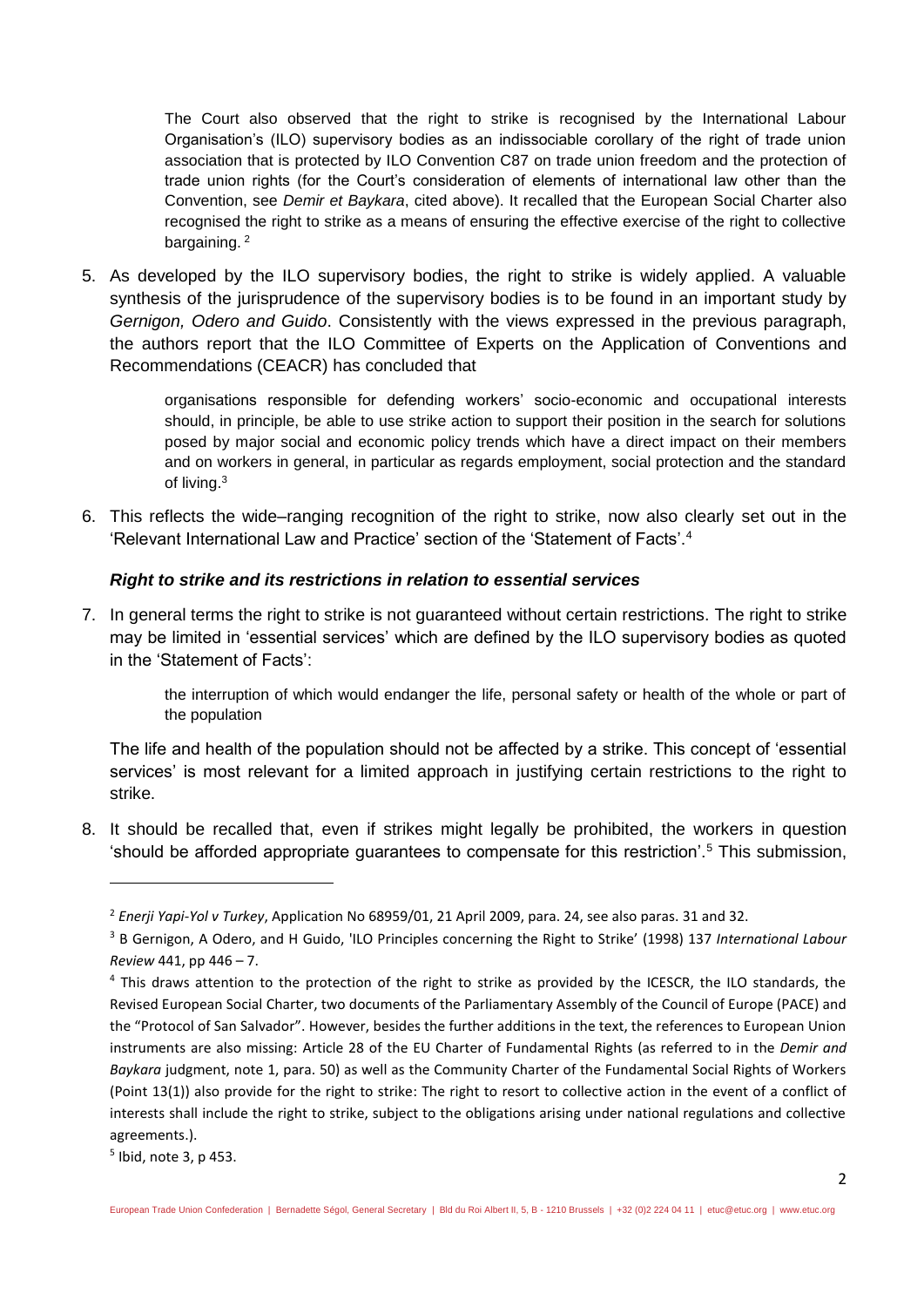however, does not deal with the compensatory measures because all international standards in relation to the right to strike do not see civil aviation as 'essential service' and therefore not allow restrictions to this right and even less a ban to this right.

9. The following observations are devoted to supplement the 'Relevant International Law and Practice' section of the 'Statements of Facts' mainly by referring to this international jurisprudence.

# *The UN: in particular International Covenant on Economic, Social and Cultural Rights (ICESCR)*

<span id="page-2-0"></span>10. In addition to the instruments referred to in the 'Statement of Facts', we would at first like to add the International Covenant on Civil and Political Rights (ICCPR):

### Article 22

**.** 

1. Everyone shall have the right to freedom of association with others, including the right to form and join trade unions for the protection of his interests.

2. No restrictions may be placed on the exercise of this right other than those which are prescribed by law and which are necessary in a democratic society in the interests of national security or public safety, public order (ordre public), the protection of public health or morals or the protection of the rights and freedoms of others. This article shall not prevent the imposition of lawful restrictions on members of the armed forces and of the police in their exercise of this right.

3. Nothing in this article shall authorize States Parties to the International Labour Organisation Convention of 1948 concerning Freedom of Association and Protection of the Right to Organize to take legislative measures which would prejudice, or to apply the law in such a manner as to prejudice, the guarantees provided for in that Convention.

This article is now interpreted to include the right to strike.<sup>6</sup>

11. The main UN instrument explicitly guaranteeing the right to strike is Article 8 ICESCR is referred to in the 'Statement of Facts'. However, according to the *Demir and Baykara* judgment (see above para. [3\)](#page-0-1) it would appear necessary to take into account not only this element of international law as such but also the "interpretation of such elements by competent organs" which is the Committee on Economic, Social and Cultural Rights (CESCR). In interpreting the right to strike as guaranteed in Article 8(d) ICESCR this Committee refers and mostly conforms to the relevant ILO jurisprudence. This is particularly true for permissible restrictions to this right. The following examples referring to ILO standards on essential services restrictions might suffice:

> The Committee regrets the extensive limitations imposed on the right to strike by the Labour Code of the State party, exceeding by far the **ILO definition of essential services**. 7 (emphasis added)

> The Committee recommends that the State party limit its prohibitions on the right to strike to **essential services, in accordance with ILO Convention No. 87** …<sup>8</sup> (emphasis added)

<sup>6</sup> Concluding Observations, 8 November 1996 - CCPR/C/79/Add 73 (Germany), para 18; Concluding Observations, 3 August 1993 - CCPR/C/79/Add 21 (Ireland), para 17.

<sup>7</sup> Concluding Observations, 14 December 2004 - E/C.12/1/Add.104 (Azerbaijan), para. 21.

<sup>8</sup> Concluding Observations 01.09.2000, E/C.12/1/Add.50 (Australia), para. 29.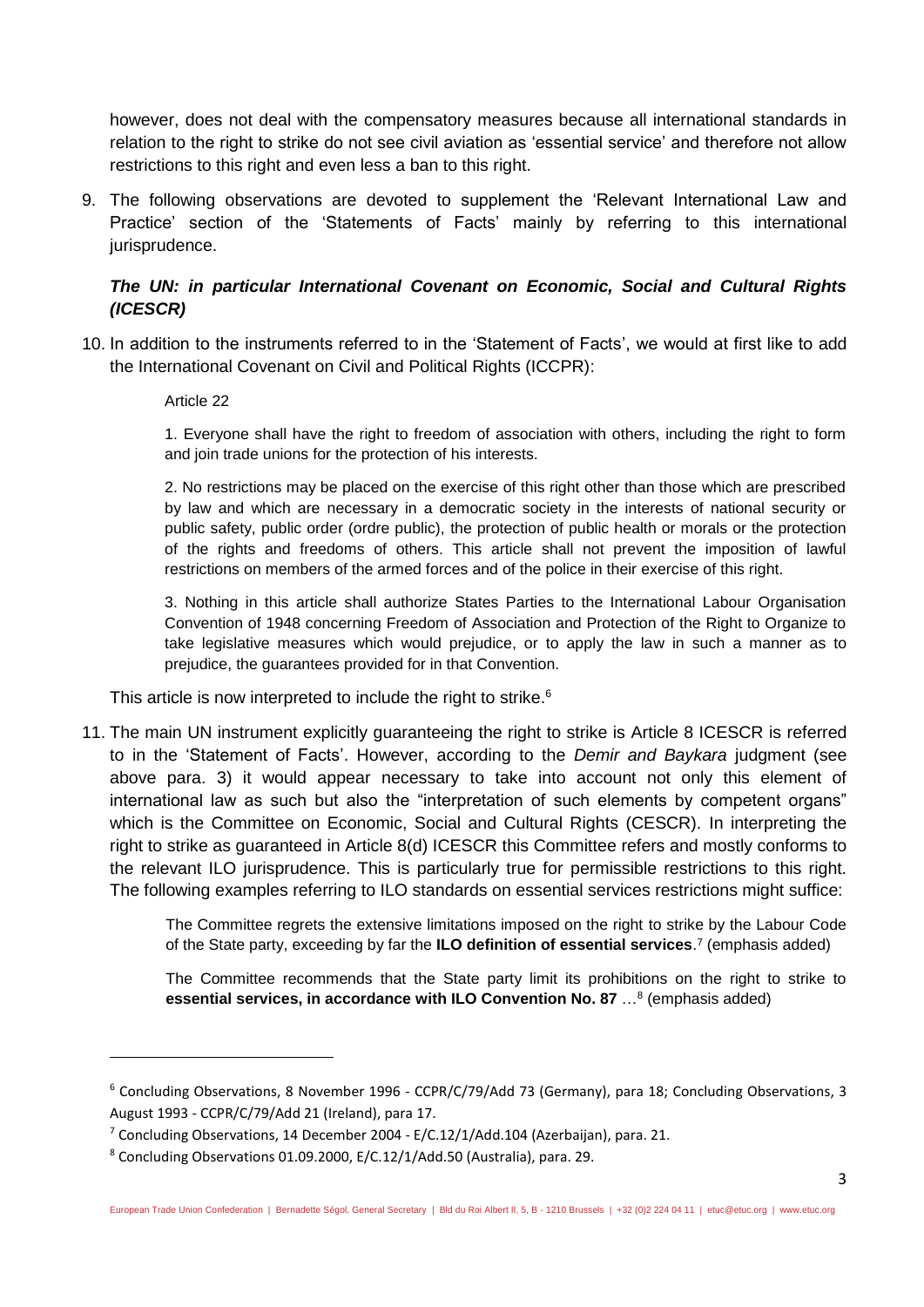The Committee strongly urges the State party to repeal Ordinance … concerning the exercise of the right to strike, and recommends the State party to restrict bans on the right to strike to **essential services**, in conformity with the **ILO** Freedom of Association and Protection of the Right to Organise **Convention, 1948 (No. 87)** …<sup>9</sup> (emphasis added)

12. Most importantly, it should be highlighted that the CESCR criticised the strike ban for air transport workers recently:

> 15. The Committee is concerned about the restrictions on the right to strike of workers, especially in the **air** and railway **transport sector**s. … (art. 8)

> The Committee recommends that the State party consider amending the Labour Code and the Criminal Code so as to ensure that all workers can exercise their right to strike, in particular those working in the **air** and railway **transport sector**s, ... <sup>10</sup>(emphasis added)

13. In conclusion, the competent organs for the two UN Covenants recognise the right to strike. In defining permissible restrictions the CESCR refers to ILO jurisprudence and explicitly recognises the right to strike for air transport workers.

## *The ILO: in particular ILO Convention No. 87*

- 14. In order to avoid duplication the 'Relevant International Law and Practice' section in the 'Statement of Facts' the ETUC can refer to the summary of the jurisprudence in respect of the right to strike and its - limited - permissible restrictions. Nevertheless, the ETUC feels obliged to supplement it by the following material.
- 15. But at first the importance of ILO standards should be pointed out as they serve as minimum below which countries should not fall. This is recognised by the ICESCR, Article 8(3), in harmony with Article 22(3) ICCPR (see above para. [10\)](#page-2-0), which in making provision for the right to strike does so on the basis that

Nothing in this article shall authorize States Parties to the International Labour Organisation Convention of 1948 concerning Freedom of Association and Protection of the Right to Organize to take legislative measures which would prejudice, or apply the law in such a manner as would prejudice, the guarantees provided for in that Convention.<sup>11</sup>

Moreover, the Court has stressed the importance of ILO Convention No. 87 by characterising it as 'principal instrument'<sup>12</sup>.

16. According to ILO case-law it is not to deny that there may be restrictions on the right to strike. The CEACR considers that 'restrictions relating to the objectives of a strike and to the methods used should be sufficiently reasonable as not to result in practice in an excessive limitation of the exercise of the right to strike'.<sup>13</sup>

 $\overline{a}$ 

<sup>&</sup>lt;sup>9</sup> Concluding Observations 5 June 2002, E/C.12/1/ADD.78 (Benin), para. 35.

<sup>&</sup>lt;sup>10</sup> Concluding Observations, 17 May 2013 E/C.12/AZE/CO/3 (Azerbaijan), para. 15.

 $11$  See also ICCPR, Art 22(2), which contains a provision similar to ICESCR, Art 8(3).

<sup>12</sup> *Demir and Baykara* judgment, note [1,](#page-0-0) para. 100.

<sup>&</sup>lt;sup>13</sup> ILO, Committee of Experts, Observation (United Kingdom) (1989): http://www.ilo.org/dyn/normlex/en/f?p=1000:13100:2027752822319447::NO:13100:P13100\_COMMENT\_ID:20778 01.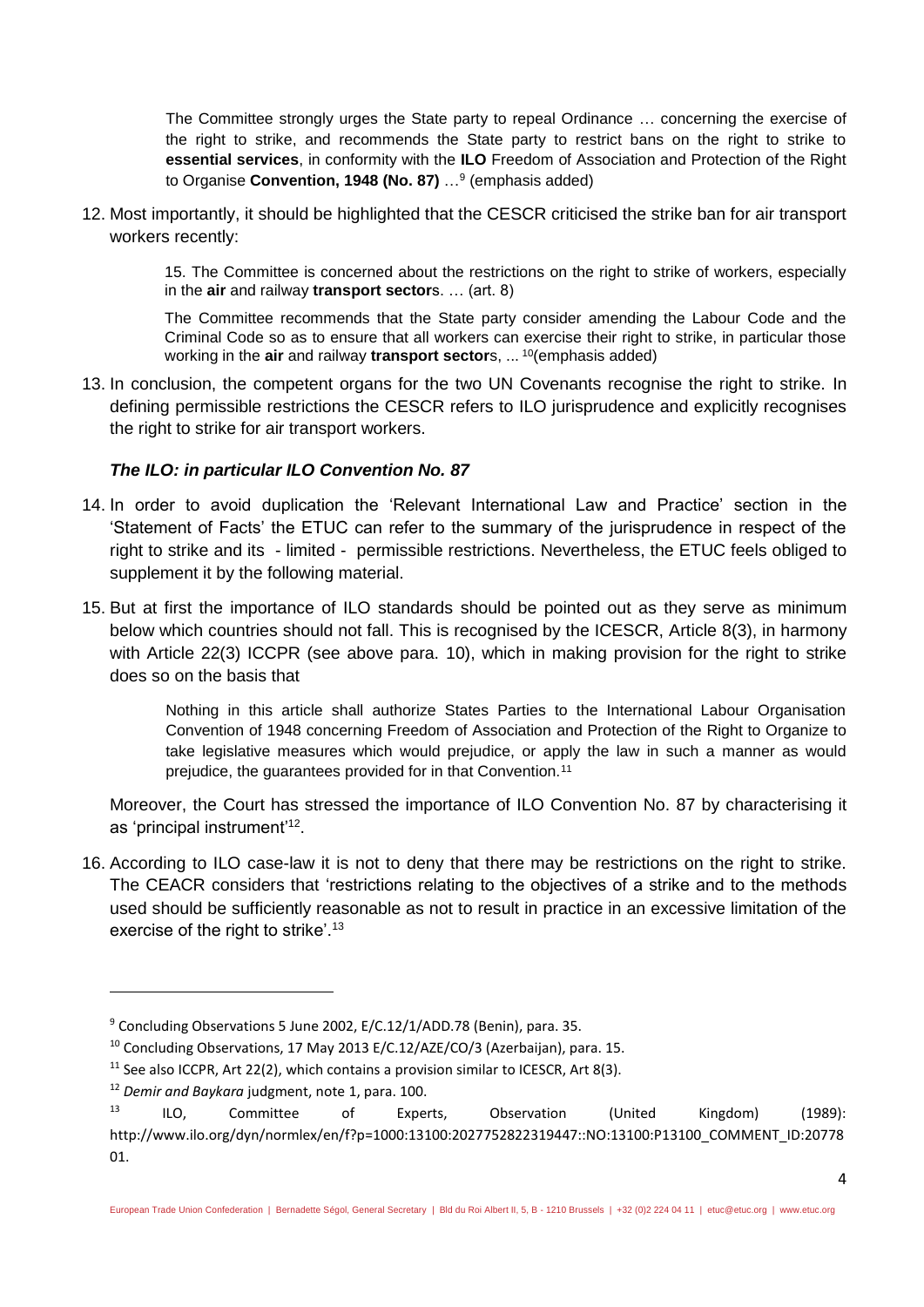- 17. Although there is wide protection for the right to strike, it is accepted by the ILO supervisory bodies that it may be permissible to impose restrictions on workers engaged in 'essential services'.<sup>14</sup> However, according to a longstanding and well established jurisprudence of the ILO supervisory bodies transport sector in general and civil aviation or aircraft related services in particular are considered to be outside the scope of essential service and therefore restrictions such as a reference to compulsory arbitration are not permitted. This will be further developed by references to the jurisprudence of two main ILO supervisory bodies.
- 18. In its most recent report the CEACR<sup>15</sup> has made the following observations concerning the right to strike in the transport sector in general and the air transport sector in particular:

<span id="page-4-0"></span>The Committee … expresses the firm hope that … the final draft legislation will take into account all its comments and in particular that … **air** and maritime **transport workers**, … will be fully guaranteed the rights enshrined in the Convention<sup>16</sup> (emphasis added),

The Committee recalls that … the following provisions … raise problems of consistency with the Convention … the possibility to impose compulsory arbitration in the event of a dispute in the **public transport sector<sup>17</sup>** (emphasis added),

The Committee … referred to the need to amend several provisions of the Labour Code to bring them into line with the Convention: … the authority of the Ministry of Labour and Social Security to end disputes in … **transport** and distribution **services<sup>18</sup>** (emphasis added),

The Committee recalls that for a number of years it has been making comments on … the authority of the Regional or General Labour Directorate to refer labour disputes to compulsory arbitration in **private transport enterprises**<sup>19</sup> (emphasis added).

19. More generally, the CEACR in its most recent 'General Survey' referred to several previous reports with individual observations (and direct requests) on various countries indicating that air transport should be excluded from 'essential services' and that the right to strike of workers employed in this sector should be recognised:

> When examining concrete cases, the ILO supervisory bodies have considered that it should be possible for strikes to be organized by workers in both the public and private sectors in numerous services, including the following: ... air transport services and civil aviation<sup>298 20</sup>...

**.** 

<sup>&</sup>lt;sup>14</sup> 'in the strict sense of the term': Gernigon, Odero and Guido, above not[e 3,](#page-1-0) p 450.

<sup>&</sup>lt;sup>15</sup> International Labour Office (ed.), International Labour Conference, 102nd Session, 2013, Report of the Committee of Experts on the Application of Conventions and Recommendations, Report III (Part 1A), Geneva 2013.

 $16$  Ibid, note [15,](#page-4-0) p. 73 (Cambodia).

 $17$  Ibid, note [15,](#page-4-0) p. 113 (Guatemala).

 $18$  Ibid, note [15,](#page-4-0) p. 119 (Honduras).

 $19$  Ibid, note [15,](#page-4-0) pp. 138 and 139 (Panama).

<sup>&</sup>lt;sup>20</sup> International Labour Conference, 101st Session, 2012, General Survey on the fundamental Conventions concerning rights at work in light of the ILO Declaration on Social Justice for a Fair Globalization, 2008, Third item on the agenda: Information and reports on the application of Conventions and Recommendations, Report of the Committee of Experts on the Application of Conventions and Recommendations (articles 19, 22 and 35 of the Constitution), Report III (Part 1B), Geneva 2012, para. 134 with footnote: <sup>298</sup> See, for example, *Bangladesh* – CEACR, observation, 2010; *Belize* – CEACR, observation, 2010; *Costa Rica* – CEACR, observation, 2010; *Ethiopia* – CEACR,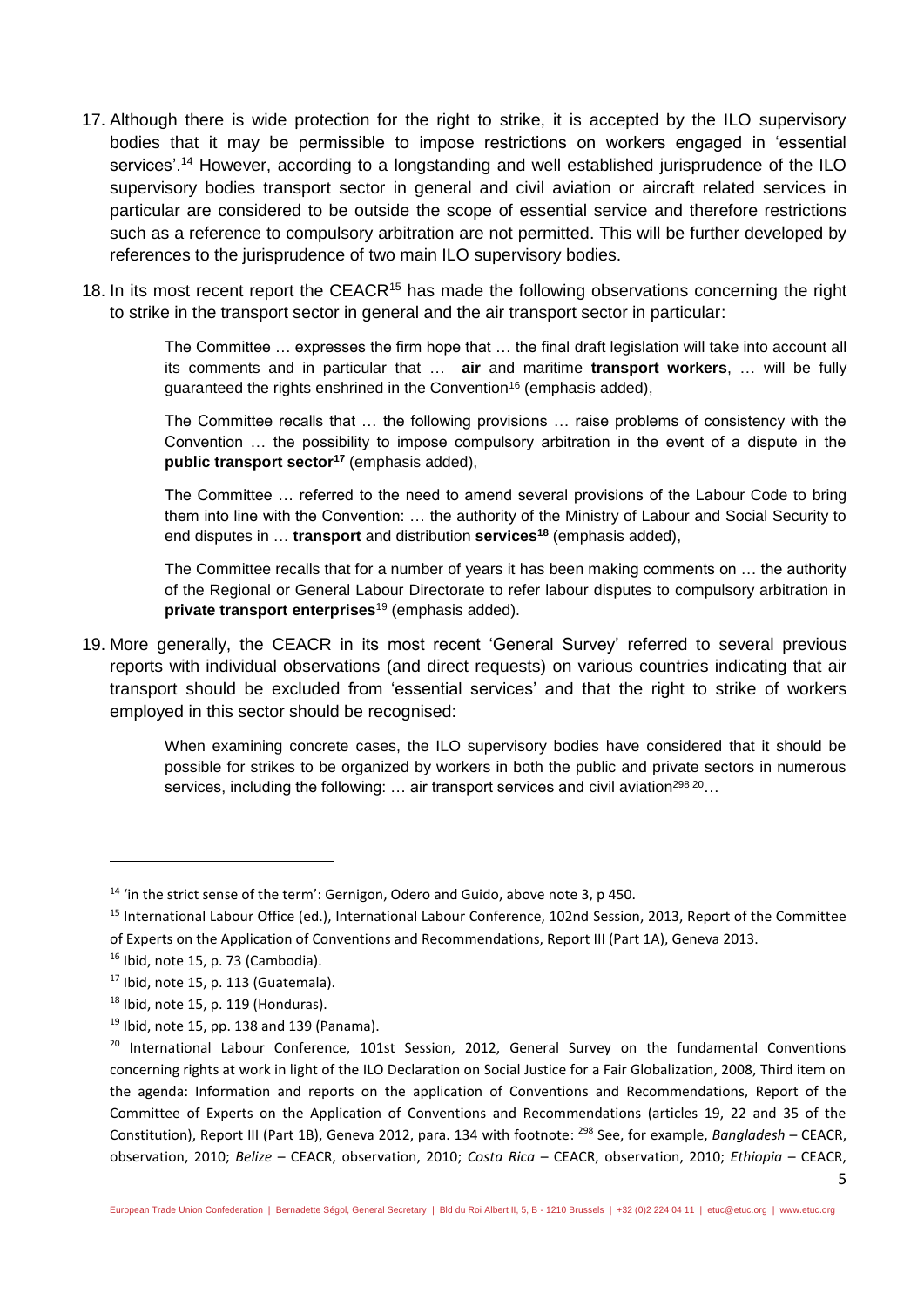20. For its part, the Committee on Freedom of Association (CFA) has published the following conclusions in several transport cases recognising that restrictions to the right to strike are not in conformity with ILO standards:

> The Committee recalls that, in the **airport sector**, only air traffic control can be regarded as an essential service justifying restrictions on the right to strike. Neither the distribution of fuel to ensure that flights continue to operate, nor transport per se, can be therefore considered essential services in the strictest sense of the term.  $\dots$ <sup>21</sup> (emphasis added).

> The Committee once again emphasizes that ... the ferry service is not an essential service ... Similarly, the **transportation of passengers** and commercial goods is not an essential service in the strict sense of the term ... <sup>22</sup> (emphasis added).

> The Committee is of the opinion that calling a strike if necessary, to protest against the nonpayment of part or all of the workers' wages and demand better security for **transport** and forestry **services** constitutes a legitimate trade union activity, including in cases where there is no negotiation process under way to draw up a collective bargaining agreement. …<sup>23</sup> (emphasis added).

> <span id="page-5-0"></span>While noting the Government's position that the **transport sector**, which includes the complainants in this case, is under all circumstances essential to the functioning of society, the Committee must recall that it does not consider transport generally to constitute an essential service in the strict sense of the term (see Digest, para. 545).<sup>24</sup> (emphasis added)

21. Related even more directly with the present case the CFA in case No. 2018<sup>25</sup> concerning Ukraine confirmed this approach in respect of the pertinent Article 18 of the Ukrainian Transport Act. Although this case targeted the maritime transport sector it is nonetheless directly applicable to the civil aviation because both are seen as transport services and it is the same provision as in the present case:

> In cases concerning violations of the right to strike, the Committee has always recognized the right to strike of workers and their organizations as a legitimate means of defending their economic and social interests. It has also considered that the conditions that have to be fulfilled under the law in order to render a strike lawful should be reasonable and in any event not such as to place a substantial limitation on the means of action open to trade union organizations. (See Digest, op. cit., paras. 474 and 498.) The Committee has also emphasized that while the right to strike may be

observation, 2011; *Ghana* – CEACR, direct request, 2010; *Kyrgyzstan* – CEACR, direct request, 2010; *Pakistan* – CEACR, observation, 2010; and *Uganda* – CEACR, direct request, 2011.

 $\overline{a}$ 

<sup>21</sup> Case No 2841 (France) Report in which the committee requests to be kept informed of development - Report No 362, November 2011 (*General Confederation of Labour (CGT)*), para. 1041.

<sup>23</sup> Case No 2814 (Chile) Interim Report - Report No 362, November 2011 (*Trade Union Number Two "El Bosque" (Sindicato Número Dos El Bosque – SNDB) and the Federation of National Forestry Sector Transport Trade Unions (Federación Nacional de Sindicatos del Transporte Forestal – FNSTF)*), para. 443.

<sup>25</sup> Case No 2018 (Ukraine); Report in which the committee requests to be kept informed of development - Report No 318, November 1999 (*The Independent Trade Union of Workers of the Ilyichevsk Maritime Commercial Port (NPRP)*).

<sup>&</sup>lt;sup>22</sup> Case No 2838 (Greece) Report in which the committee requests to be kept informed of development - Report No 362, November 2011 (*International Transport Workers' Federation (ITF) and the Pan-Hellenic Seamen's Federation (PNO)*), para. 1076.

<sup>&</sup>lt;sup>24</sup> Case No 1971 (Denmark); Definitive Report - Report No 317, June 1999 (representation made under article 24 of the ILO Constitution by the *Dansk Magisterforening (DM)*), para. 55.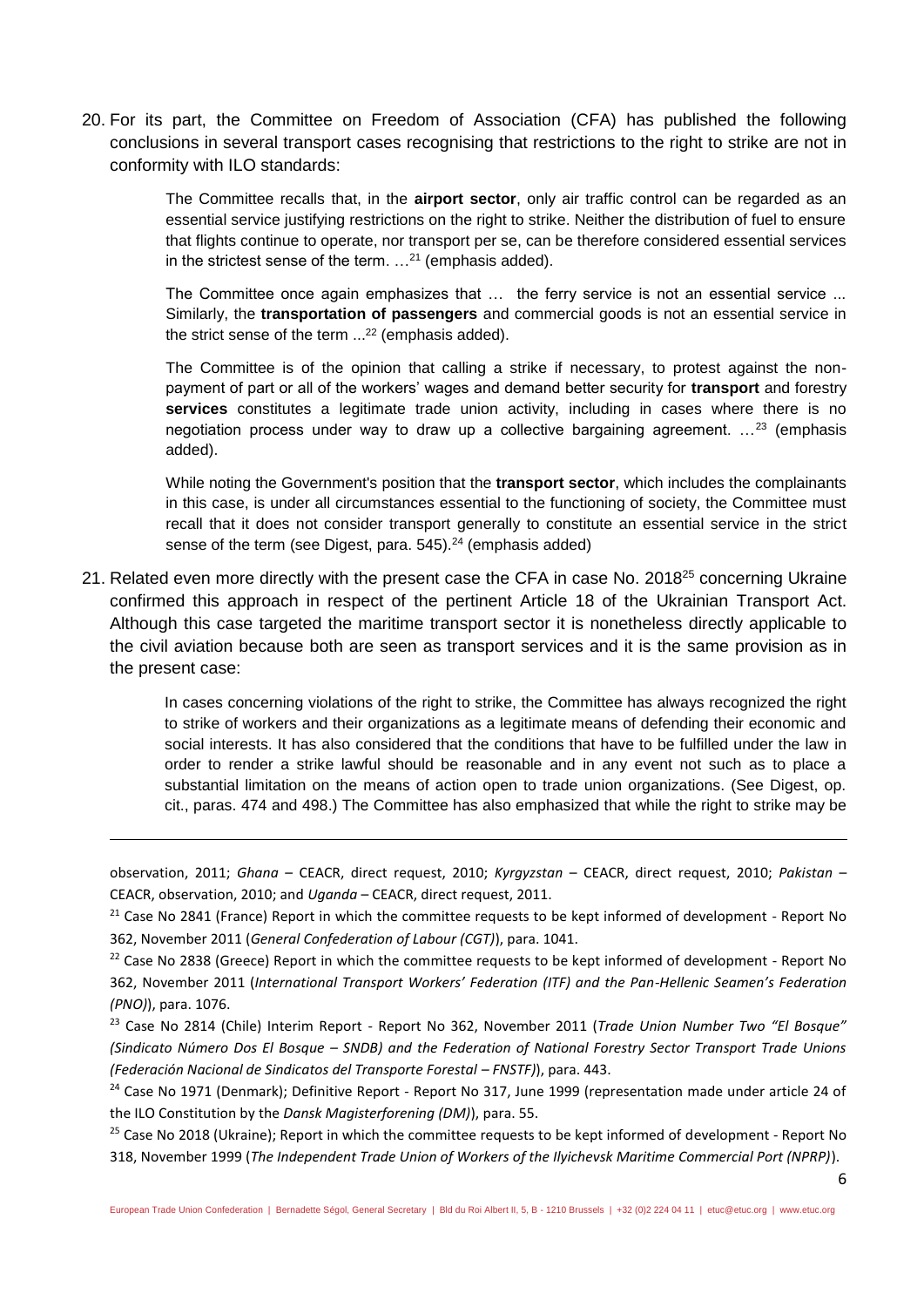restricted or prohibited in essential services in the strict sense of the term, that is, services the interruption of which would endanger the life, personal safety or health of the whole or part of the population, provided that the workers are given appropriate guarantees, port activities generally do not constitute essential services in the strict sense of the term, although they are an important public service in which a minimum service could be required in case of a strike. (See Digest, op. cit., paras. 526, 545 and 564.) **The Committee, therefore, requests the Government to amend section 18 of the Transport Act to ensure that it cannot be construed as prohibiting strikes in ports.** …<sup>26</sup> (emphasis added)

22. This short overview has shown that also recent ILO jurisprudence continues to consider the transport sector as non-essential service. Strikes must therefore be permitted in particular in civil aviation.

## *The Council of Europe: in particular Revised European Social Charter (RESC)*

23. The right to strike is guaranteed by Article 6(4) of the Revised European Social Charter. As indicated in the 'Statement of Facts' the Social Charters, it is expressly provided that in some circumstances the right to strike may be subject to restriction and limitation (Article G(1) RESC). The former provides that:

> The rights and principles set forth in Part I when effectively realised, and their effective exercise as provided for in Part II, shall not be subject to any restrictions or limitations not specified in those parts, except such as are prescribed by law and are necessary in a democratic society for the protection of the rights and freedoms of others or for the protection of public interest, national security, public health, or morals.

It does not follow from the foregoing, however, that a ban on the right to strike by air cabin crew members would be consistent with these requirements, the European Committee of Social Rights (ECSR) having raised questions on several occasions about the proportionality of such restrictions.

<span id="page-6-0"></span>24. Generally speaking, the ECSR defined permissible restrictions related to essential services/sectors as follows (without expressly including the transport sector in this category):

> <span id="page-6-1"></span>Prohibiting strikes in sectors which are essential to the community is deemed to serve a legitimate purpose since strikes in these sectors could pose a threat to public interest, national security and/or public health. However, simply banning strikes even in essential sectors – particularly when they are extensively defined, i.e. "energy" or "health" – is not deemed proportionate to the specific requirements of each sector. At most, the introduction of a minimum service requirement in these sectors might be considered in conformity with Article 6§4.<sup>27</sup>

25. According to Article G the ECSR examines the condition of legitimate aims. In the case of restrictions the railway transport sector the ECSR has expressed general doubts:

> [T]he Committee finds that it has not been established that the restriction of the right to strike imposed by Section 51 of the RTA pursues a legitimate purpose in the meaning of Article G of the

**.** 

<sup>26</sup> Case No 2018 (Ukraine), see note [25,](#page-5-0) para. 514.

<sup>&</sup>lt;sup>27</sup> ECSR, Digest of the Case Law of the European Committee of Social Rights, 1 September 2008, Strasbourg, p. 56.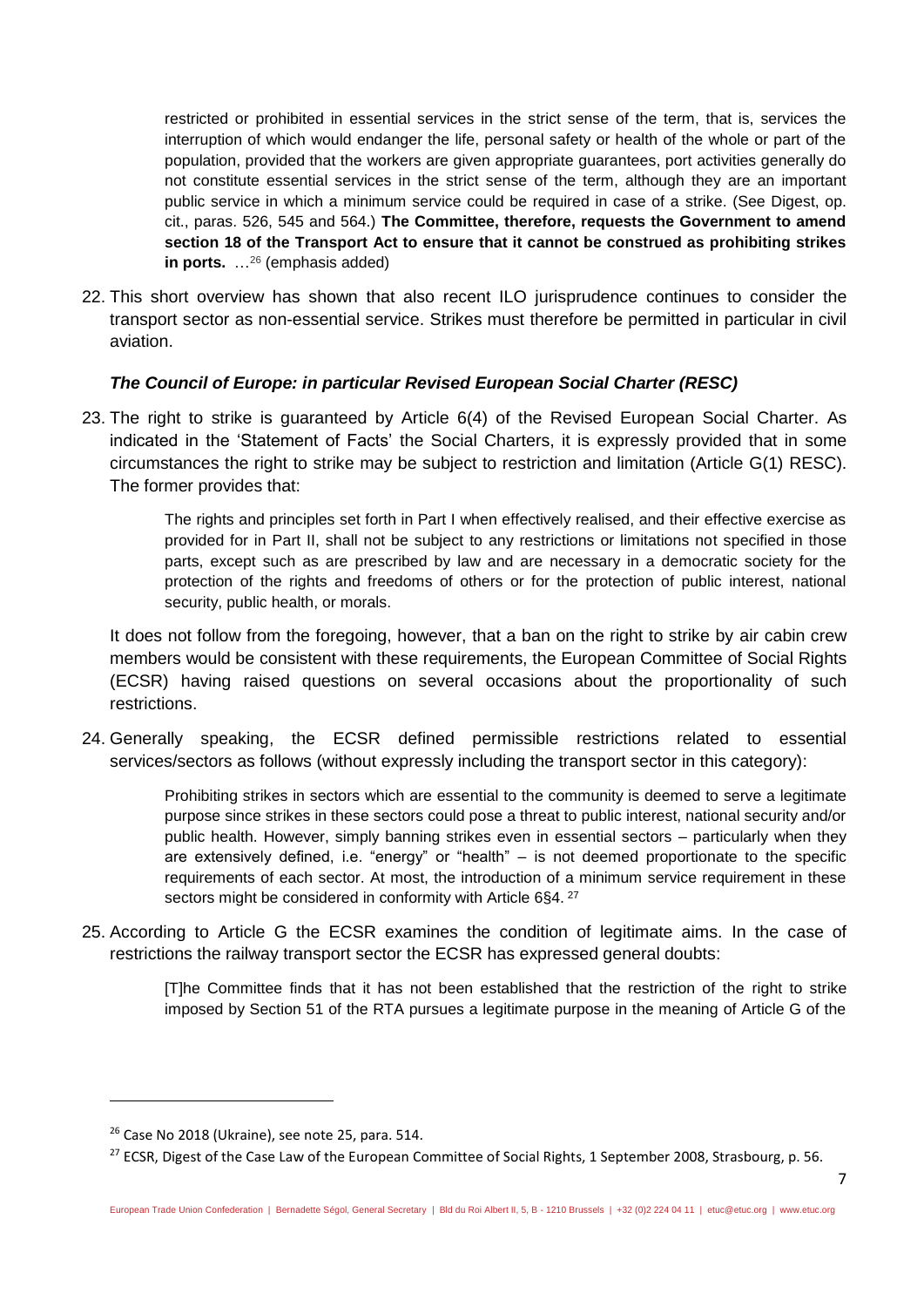Revised Charter. It considers that the alleged and not further specified consequences for the economy do not qualify as a legitimate aim in this respect.<sup>28</sup>

26. Concerning the aviation sector more specifically, the ECSR stated concerns as regards restrictions to the right to strike:

> The Labour Code provides an obligation to provide minimum services ... The undertakings and sectors concerned are the railways and public transport, **civil aviation**, … where work stoppages would result in grave and hazardous consequences for the community or human life and health.

> In order to be able to assess the conformity of the restrictions with Article 6§4 of the Revised Charter with reference to Article G, the Committee asked for information in the next report on what criteria are used to determine whether a minimum service should be introduced. It repeats its request for this information.<sup>29</sup> (emphasis added)

> As in the previous supervision cycles, the report states that no statistical data on strikes are collected in Slovenia and therefore the requested information may not be provided. The report nevertheless points out that as regards the sectors of the police force, the defence forces, **aviation**, customs and railway transport, as well as other activities where a minimum level of the working process is required to be carried out, there have practically been no relevant strikes in recent years since disputes are resolved by negotiations following the prior announcement of a strike.<sup>30</sup> (emphasis added)

> In the second case the Tribunal accepted the claim of the Aviation and Airport Workers' Union (SITAVA) and annulled the order defining minimum services for a three-day strike in **Air Portugal (TAP)** in 1994. The Tribunal found that the minimum services as defined in this case in effect amounted to maintaining TAP flights between the Portuguese continent and its autonomous regions at a normal level and thereby clearly violated Section 8 of the Strike Act. …

> The Committee observes that the Government can still define minimum services by order where no agreement is reached between the parties. It further observes that the sectors in which minimum services are applicable are numerous and broadly defined. Although the opinions of the Attorney General and the case law quoted would seem to indicate that considerations reflecting those contained in Article 31 of the Charter (protection of rights and freedoms of others, protection of public interest, national security, public health or morals) are generally taken into account when defining minimum services, the Committee is – given the unilateral definition by the Government and the broad sectoral scope – unable to pronounce itself in a general manner as to whether the situation is in conformity with the Charter. To assess the situation properly it needs detailed information on the circumstances pertaining in each individual case, including on the scope and duration of the strike, on the nature of the service in question and the consequences of disrupting this service, as well as on the proportion of workers ordered to perform the service.<sup>31</sup> (emphasis added)

 $\overline{a}$ 

<sup>28</sup> ECSR, Decision on the merits 16 October 2006 - *Confederation of Independent Trade Unions in Bulgaria, Confederation of Labour "Podkrepa" and European Trade Union Confederation v. Bulgaria*, para. 36.

<sup>&</sup>lt;sup>29</sup> Conclusions 2010 - Lithuania - Article 6(4); see also Conclusions 2006 Volume 2 - Lithuania - Article 6(4) and Conclusions 2004 Volume 2 - Lithuania - Article 6(4).

<sup>30</sup> Conclusions 2006 Volume 2 - Slovenia - Article 6(4).

 $31$  Conclusions XV-1 volume 2 – Portugal – Article 6(4). (In Conclusions XIV-1 volume 2 – Portugal – Article 6(4) - the Committee had noted : "Moreover, it appears to the Committee that the minimum service no longer has to be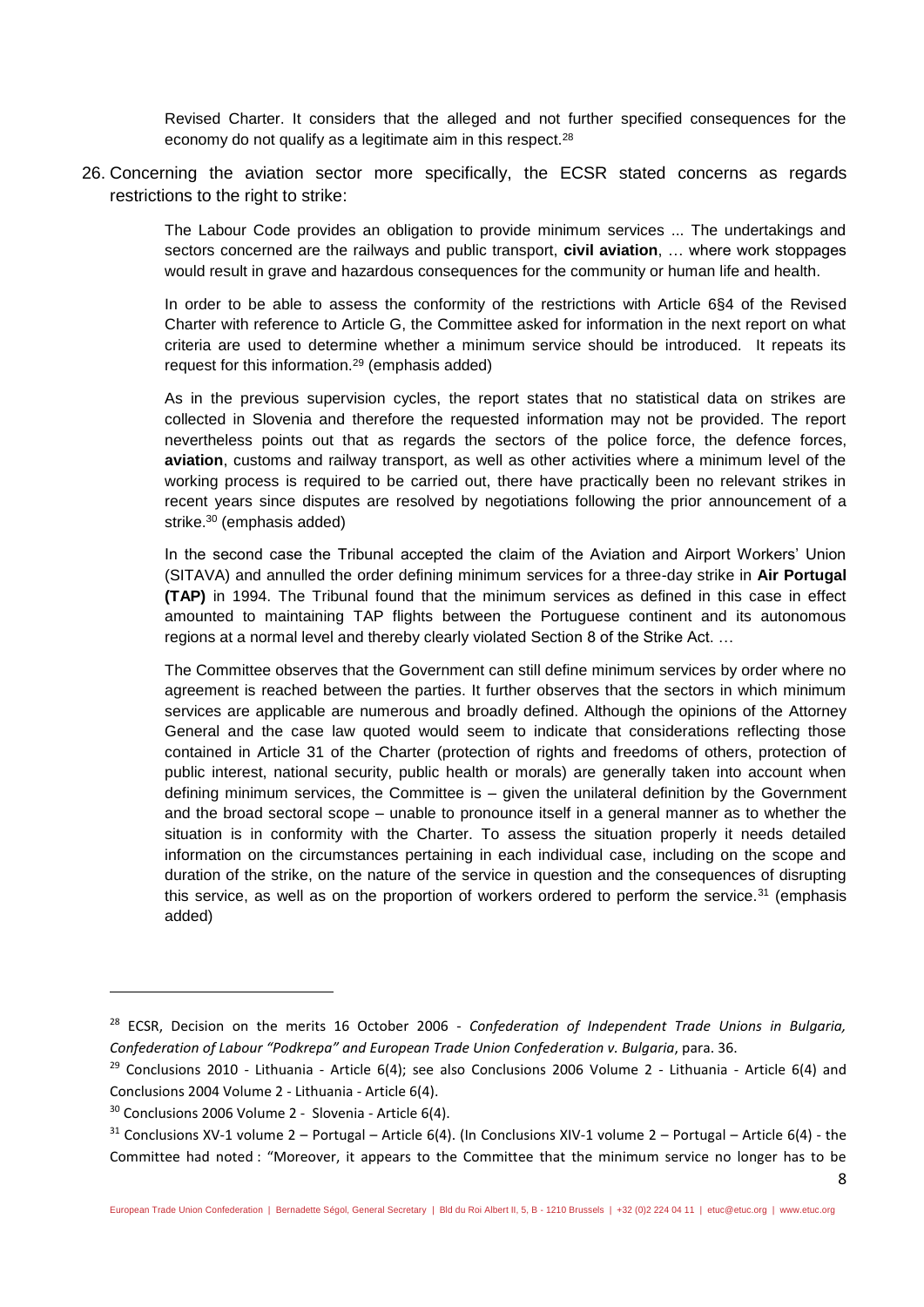- 27. The 'Statement of Facts' refers to two documents of the Parliamentary Assembly of the Council of Europe. However, these interrelated documents should not be considered as representing the opinion of the Council of Europe for several reasons the most important of which being that they do not take sufficiently into account the obligations arising from Article  $6(4)$  RESC<sup>32</sup> (let alone the other international standards).
- 28. In conclusion, there is no indication that the CESR would allow restrictions on the right to strike in the civil aviation sector.

### *The Council of Europe Member States: Recent developments*

29. For the practice of European States it should be noted that in recent Turkish legislation the ban of the right to strike in the civil aviation industry has been lifted. This is all the more important as an important number of other provisions of this new legislation are not in harmony with international standards:

Turkey's government has withdrawn a ban on strikes in the country's civil aviation sector …

The aviation strike ban was added to Law 2822, passed earlier this year. … Although the new law falls seriously short of international standards in relation to trade union rights the amendment that took away aviation workers' right to withdraw their labour has been completely removed.<sup>33</sup>

Indeed, the newly adopted Law on Trade Unions and Collective Labour Agreement - Law No. 6356 – only contains a prohibition in case of a 'not finalised' journey<sup>34</sup>.

#### **International law in the Ukrainian internal legal order**

- 30. Finally, it would appear important to clarify to which extent Ukraine is bound by international treaties. Indeed, Ukraine has ratified all treaties mentioned above (date of ratification):
	- International Covenant on Civil and Political Rights (ICCPR): 12 November 1973, - International Covenant on Economic, Social and Cultural Rights (ICESCR): 12 November 1973,
	- ILO Convention No. 87: 14 September 1956,
	- Revised European Social Charter (RESC): 21 December 2006.

 $\overline{a}$ 

provided in the transport sector, since paragraph 1, sub-paragraph (g) of Section 8 of the Strikes Act has been declared unconstitutional. The Committee would like this to be confirmed." Obviously, this had not been the case.)  $32$  Although the Report (doc. 10456) refers to the European Social Charters in paras. 69 – 76 the description is not complete (e.g. no reference to the general requirements for permissible restrictions, see above para. [24\)](#page-6-0) and even incorrect: para. 71: "the prohibition of strikes not seeking the conclusion of a collective agreement is inconsistent with the Charter (and its Article 6 paragraph 4)" whereas the ECSR clearly stated: "... prohibiting strikes not aimed at concluding a collective agreement is not in conformity with Article 6§4." ECSR, Digest, note [27,](#page-6-1) p.56, referring in footnote 199 to Conclusions IV, Germany, p. 50).

<sup>&</sup>lt;sup>33</sup> Union pressure wins removal of strike ban - 25 October 2012 [http://www.itfglobal.org/news](http://www.itfglobal.org/news-online/index.cfm/newsdetail/8072)[online/index.cfm/newsdetail/8072](http://www.itfglobal.org/news-online/index.cfm/newsdetail/8072)

 $34$  Article 62(3): It shall not be lawful to call a strike or order a lock-out in sea, air, rail and road transportation vehicles, which have not finalised their journey in places of domestic destination. (Unofficial translation ILO NATLEX).